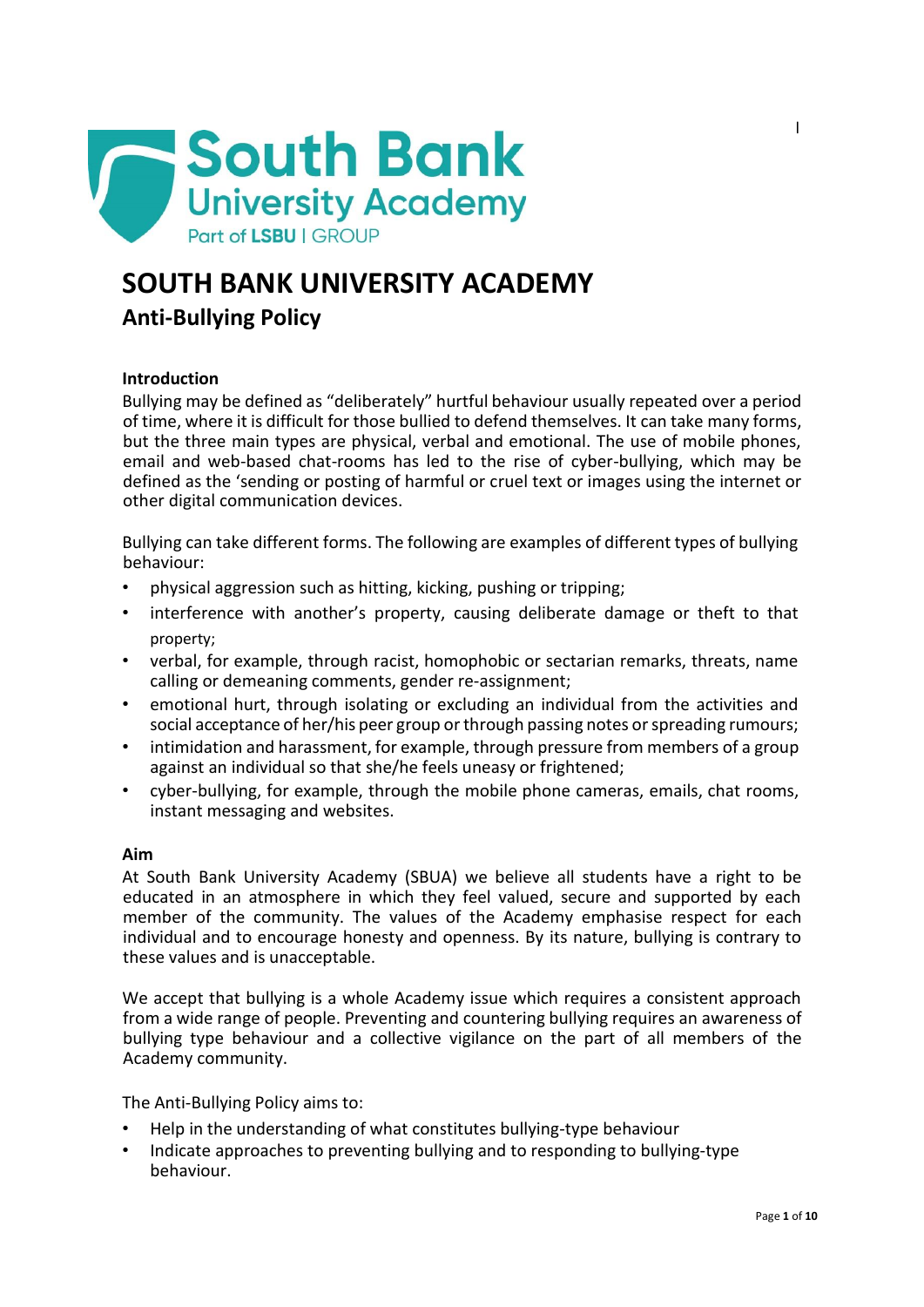#### **Operation**

#### **The Academy Community**

Each member of the Academy community has a role to play in helping to prevent bullying and in creating an atmosphere in which it is not allowed to develop.

At the Academy, action will be taken to prevent bullying in the following ways:

- by promoting and maintaining an ethos that encourages consideration and respect for others and which is firmly based on the values of Academy
- by educating students about the boundaries of appropriate behaviour towards others and addressing bullying and related issues through PSHCE, Citizenship and assembly programmes
- by ensuring effective supervision of locations within the Academy where bullying is likely to occur and highlighting to students, with the support of parents and carers, the importance of appropriate behaviour when travelling to and from the Academy
- by liaising with other support agencies as appropriate, some of whom are on site
- by encouraging a strong sense of belonging to the Academy through participation in enrichment activities
- by having clear procedures for responding to bullying, which are kept under regular review.

#### **Procedures for dealing with bullying**

Bullying is unacceptable and a culture of openness is the best way to counter such behaviour. It is the responsibility of each member of the community - students, employees and parents or carers – to report instances of bullying, or suspicions of bullying, in the understanding that all such reports will be listened to and taken seriously.

In each instance, the priority should be that the bullied individual feels supported and safe and that the individual/s responsible for the bullying are made aware that their behaviour is unacceptable and the bullying stops.

The precise action for dealing with an incident will vary. However, the following broad guidelines apply:

- Instances of bullying or suspicion of bullying should be reported by students, parents or carers or Academy employees to the appropriate Head of Year It is recognised, however, that on occasion, the report may be made to the Assistant Vice Principal or the Principal. A record of any report will be taken and, in all instances
- The Head of Year will investigate, in liaison with the Leader of Student Services and Assistant Vice Principal (as necessary)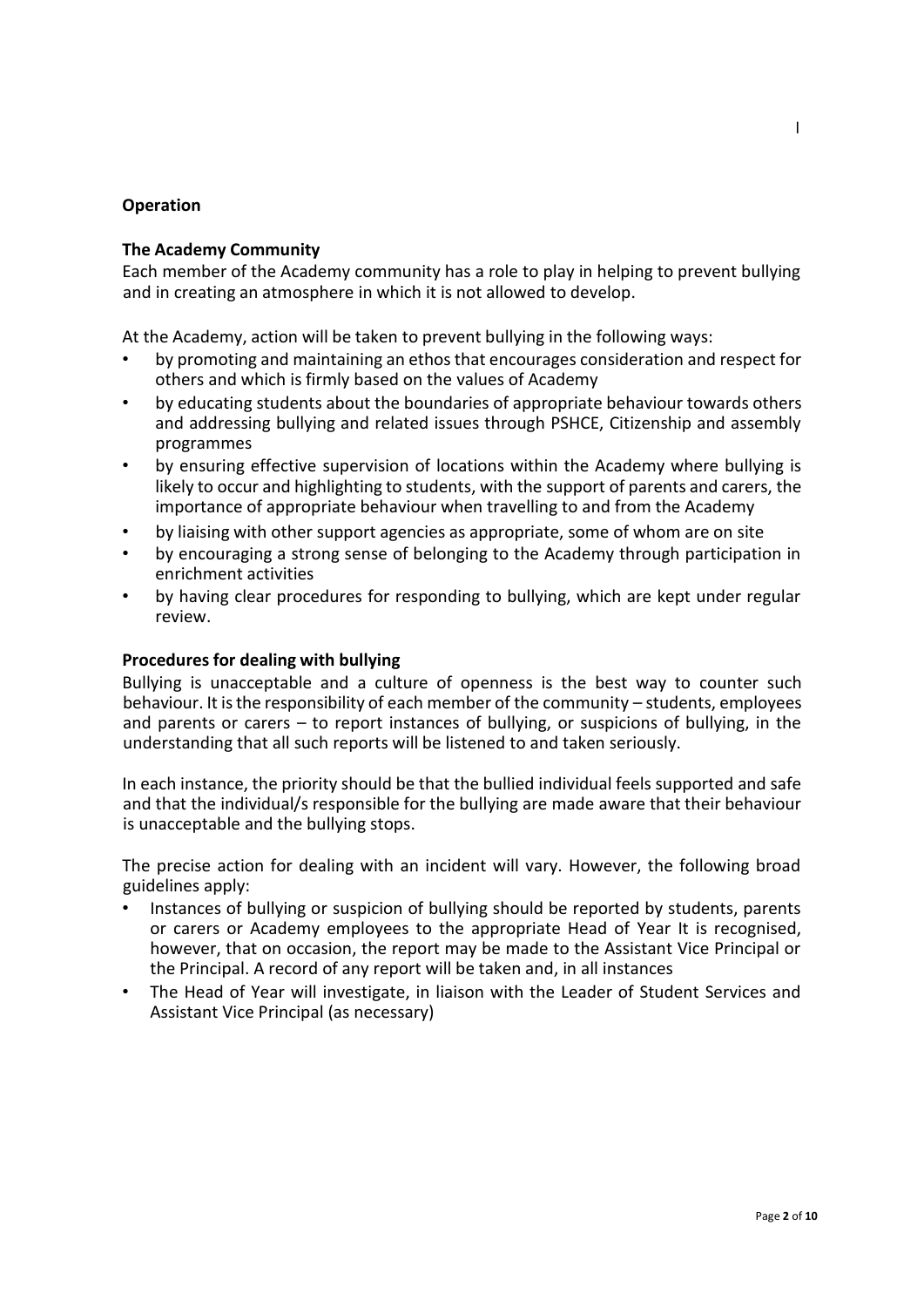- Students directly involved will be asked to give a written account of the incident
- Parents or carers of all students will be contacted promptly
- If necessary, referrals to outside agencies will be made in accordance with procedures
- The students bullied will be given practical advice and support
- An appropriate response will be made, and recorded, with regard to the individual/s responsible
- The situation will be monitored and reviewed to ensure the welfare of all students involved.

# **Response to bullying**

A range of responses may be used in dealing with bullying. The response(s) to be used will depend upon the severity of and persistence of the bullying being perpetrated. It is intended that the person responsible will learn from what has happened and change her/his behaviour. Education and raising awareness are effective ways of challenging bullying and encouraging individual students to take responsibility for their own actions. This may include the student's involvement in a programme of mentoring, counselling, community service or referral to an outside agency. Teaching group activities, themes of the week and assemblies may also be used for this purpose.

In addition, sanctions, in line with the Behaviour for Learning Policy, to be considered are:

- verbal reprimand from teacher, Head of Year, Assistant Vice Principal
- verbal and/or written apology
- Internal exclusion
- fixed term exclusion
- permanent exclusion

# **Signs and Symptoms**

The following signs MAY suggest that a student has been bullied and that the situation warrants investigation:

- Unwillingness to attend the Academy/truancy
- Anxiety about travelling to and from the Academy / avoiding regular travelling times
- Underachievement
- Loss of concentration/ enthusiasm/ interest in Academy / changed behaviour
- Repeated non-specific reasons for Surgery visits headache / stomach ache
- Unexplained changes in mood especially before returning to the Academy after holidays / weekends
- Physical signs of anxiety stammering / nightmares / sleep difficulty / loss of appetite / nausea / withdrawal
- Physical bruising / torn clothes
- Loss of self-esteem / confidence / mood swings /Reluctance to say what is wrong.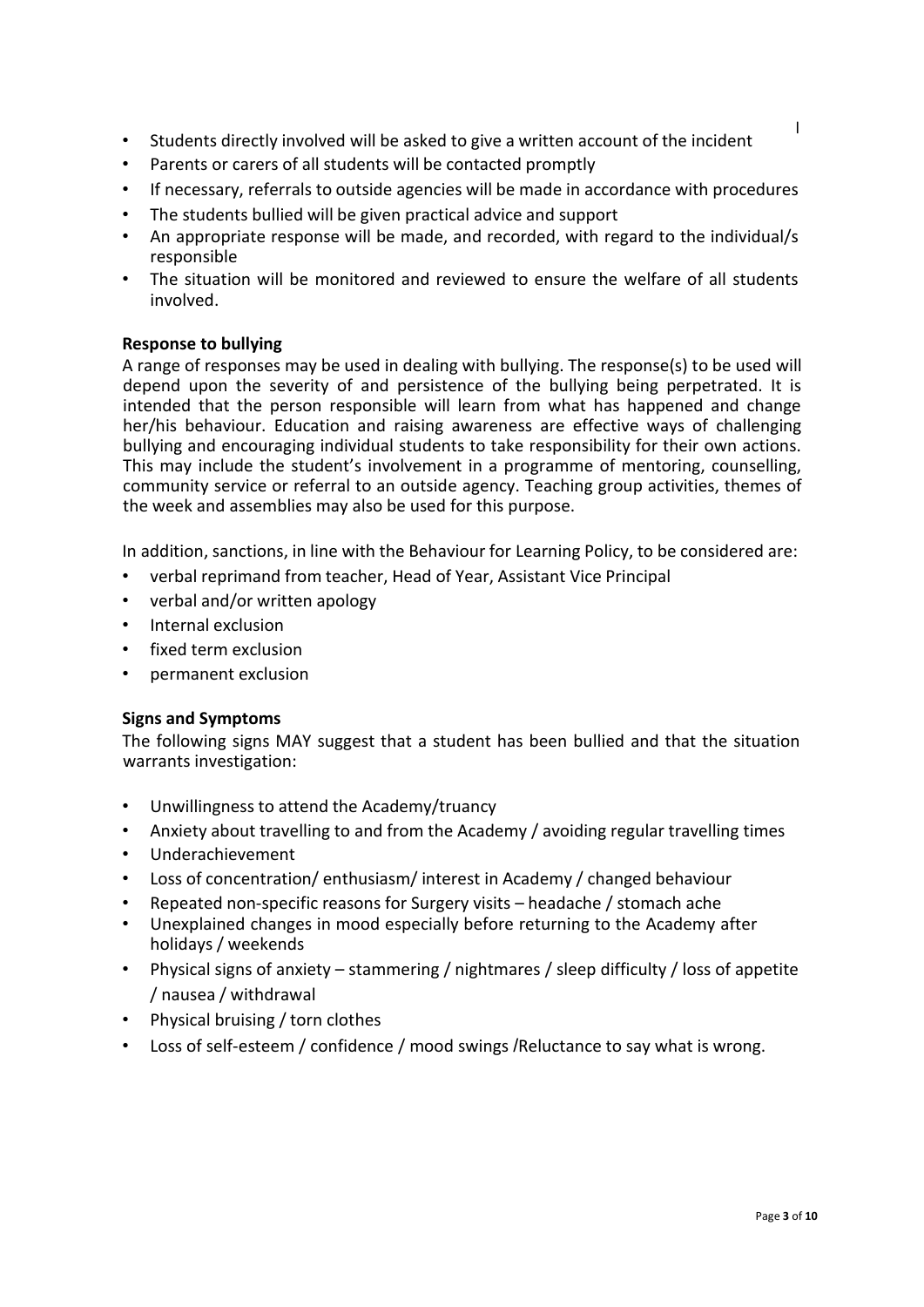# **Students**

The Academy encourages students to show respect, openness and honesty in their relationships with all members of the Academy community.

The Academy encourages students to:

# Say **NO** to **BULLYING**

- Know and understand what bullying means and the consequences of bullying type behaviour
- Be active not passive speak out / tell / report incidents of bullying
- Listen to, support and help bullied students
- Develop a range of assertiveness strategies to use in the event of a bullying situation.
- Take personal responsibility
- Take collective responsibility
- Develop loyalty to the Academy and students within it.

# **Monitoring and Evaluation**

The executive principal, governing board and Principal will monitor the operation and effectiveness of the Academy's Anti-Bullying Policy.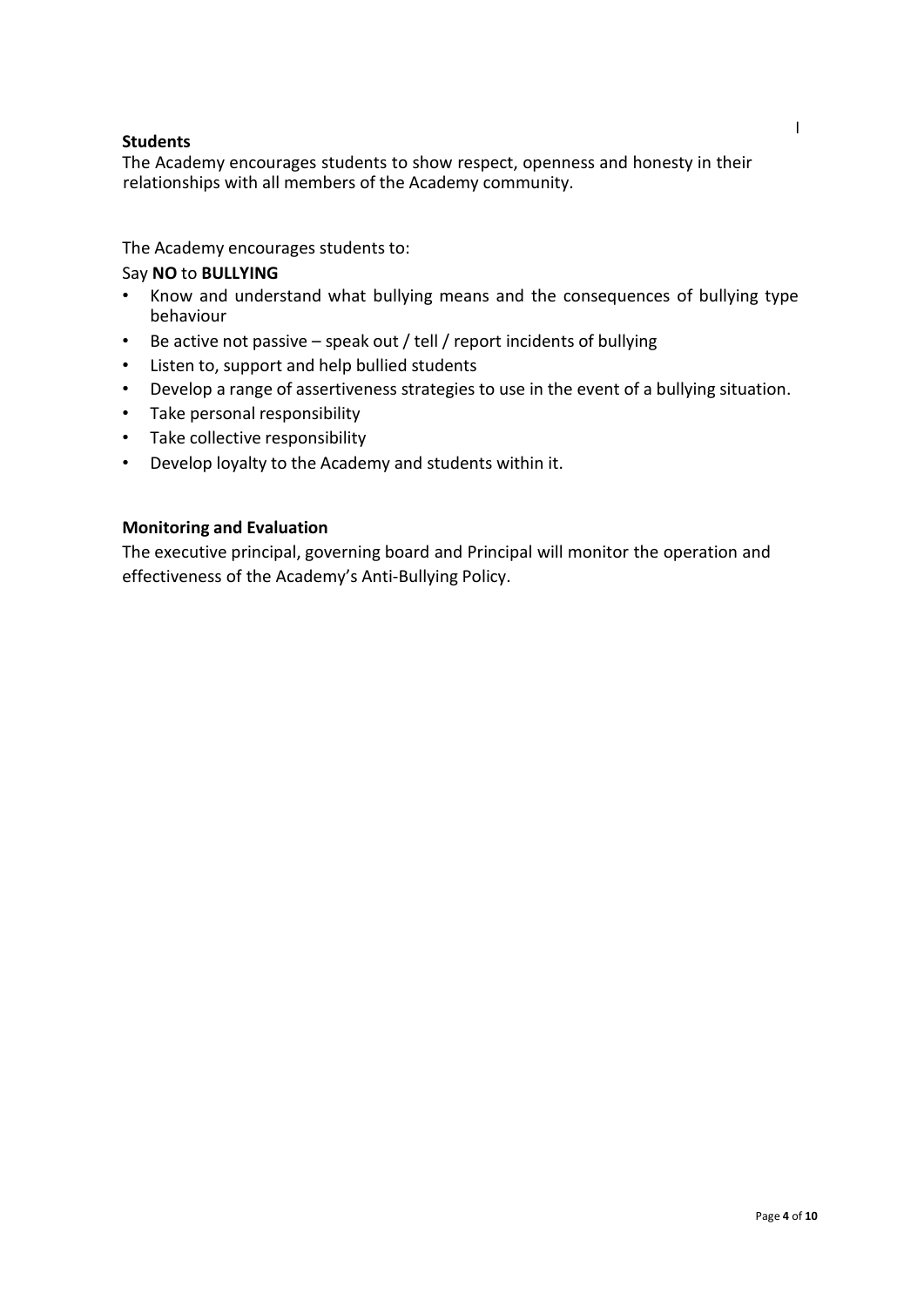# **Anti-Bullying – Information for Parents and Carers**

#### **What is bullying?**

Bullying is if individuals or groups are:

- calling your child names
- threatening him/her
- pressuring your child to give someone money or possessions
- hitting your child
- damaging your child's possessions
- spreading rumours about your child or your family
- using text, email or websites or apps to write or say hurtful things about your child (cyberbullying).

It is also bullying if your child feels hurt because of things said about their ethnic background, religious faith, gender, sexuality, disability, special educational need, appearance or specific issues in your family.

#### **What should you do if your child is being bullied?**

You should contact your child's Head of Year as soon as possible to explain your concerns. It would be most helpful if you could ensure you have as many details as possible, including dates, places and names.

The designated member of staff will investigate your concerns and will aim to communicate their findings with you with 24 hours of your original contact.

#### **What will the Academy do?**

The Academy does not tolerate bullying. This is what we do about bullying:

- work to make sure that the person being bullied is safe
- work to stop the bullying happening again
- provide support to the person being bullied; and
- take actions to ensure that the person doing the bullying learns not to harm others.

#### **What to do if you feel the situation has not been resolved appropriately**

If you feel your concerns are not being addressed appropriately by the staff you should:

- Contact the Head of Year to explain your continued concerns
- If you remain concerned you should contact a member of the leadership team to explain yourcontinued concerns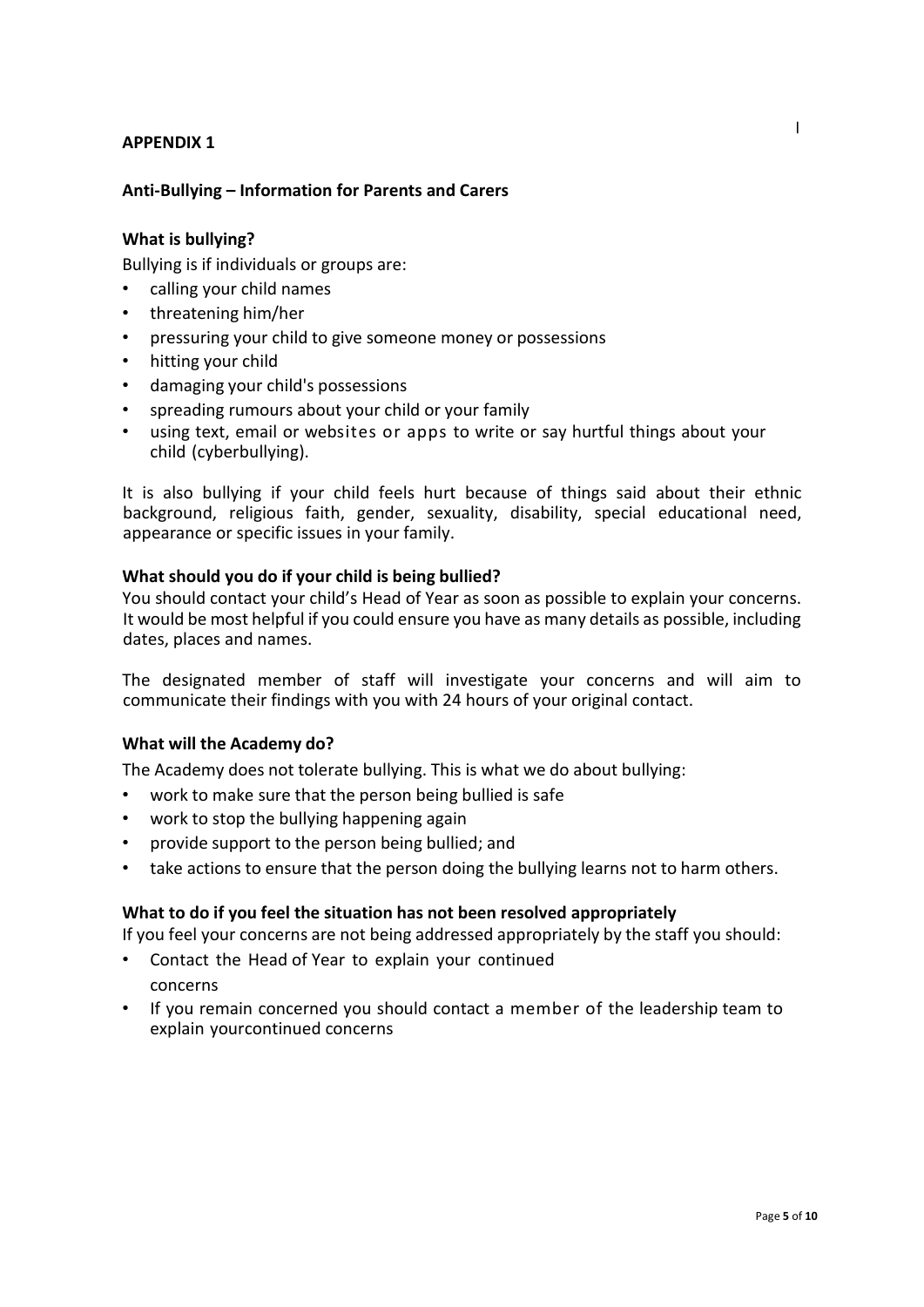- If you are still concerned you should make an appointment to meet the Principal to discuss your concerns
- If you remain unhappy with the response from all staff above you should put your concerns in writing to the executive principal.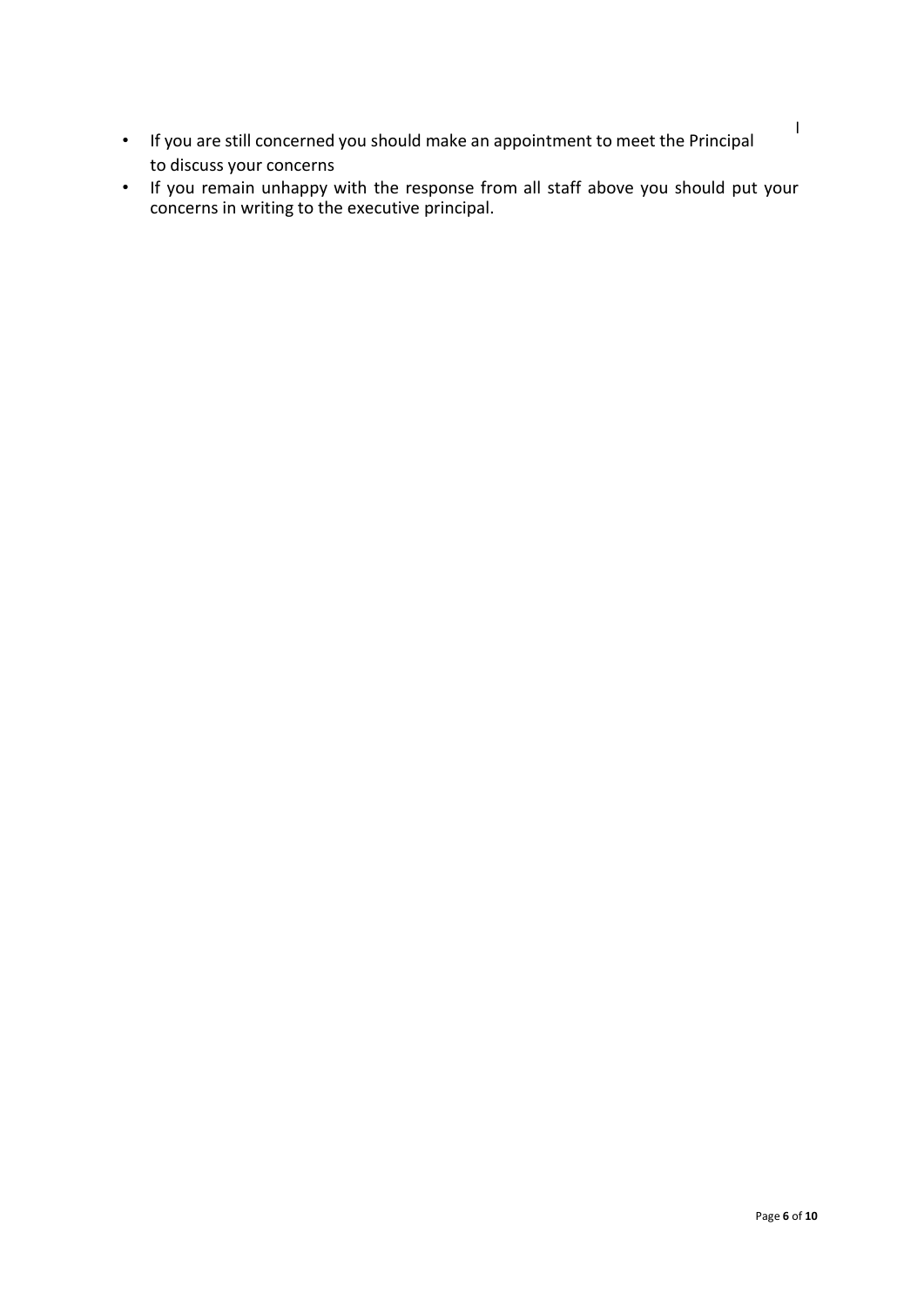# **Anti-Bullying - Information for Students**

#### **What is it bullying?**

Bullying is if you feel hurt because individuals or groups are:

- calling you names
- threatening you
- pressuring you to give someone money or possessions
- hitting you
- damaging your possessions
- spreading rumours about you or your family
- Using text, email or web space to write or say hurtful things (cyber bullying).

It is bullying if you feel hurt because of things said about your ethnic background, religious faith, gender, sexuality, disability, special educational need, appearance or issues in your family.

#### **The Academy does not tolerate bullying**.

This is what we do about bullying:

• make sure that the person being bullied is safe  $\cdot$  work to stop the bullying happening again and  $\cdot$  provide support to the person being bullied.

#### **What should you do?**

Talk to someone you trust and get them to help you take the right steps to stop the bullying.

If you feel you are being bullied:

- try to stay calm and look as confident as you can;
- be firm and clear look them in the eye and tell them to stop;
- get away from the situation as quickly as possible and
- tell an adult what has happened straight away or, if you do not feel comfortable telling an adult, tell another pupil.

If you have been bullied:

- tell your Head of Year or any adult at the Academy;
- tell your parents or carers and ask them to contact the Head of Year to explainyour concerns;
- if you are scared to tell an adult at the Academy onyour own, ask a friend to go with you.
- If you feel that the adult you have spoken to has not acted, tell another adult at the Academy (ideally this should be a member of the student services team)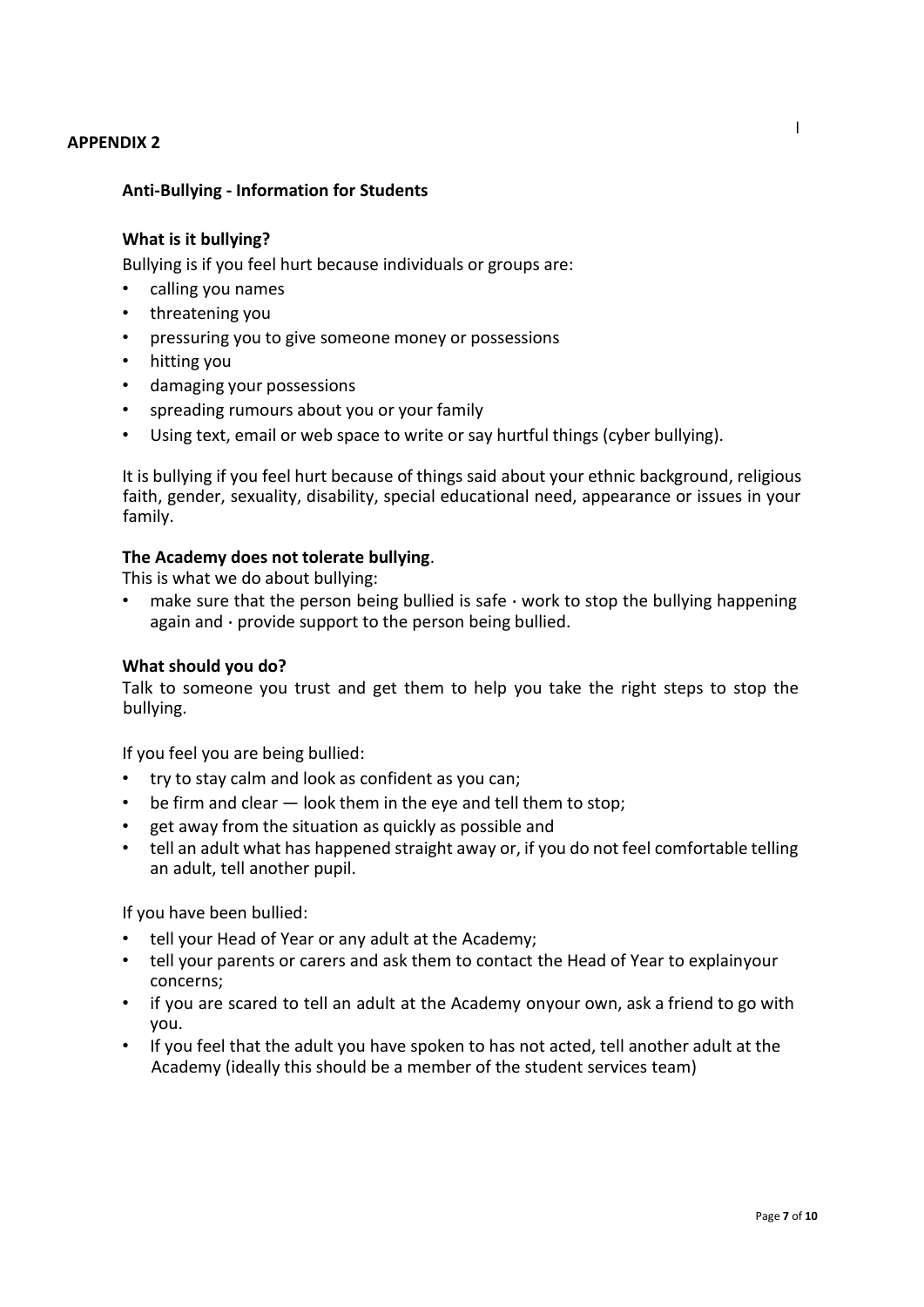- If you still feel the situation is not being dealt with first talk to a member of the leadership team and then the Principal.
- don't blame yourself for what has happened.

When you are talking to an adult about bullying be clear about:

- what has happened to you;
- how often it has happened;
- who was involved;
- who saw what was happening;
- where it happened and
- what you have done about it already.

If you find it difficult to talk to anyone at the Academy or at home, ring Child Line on **free phone 0800 1111**. This is a confidential helpline. If you are hard of hearing you can use the **text phone 0800 400 222**. You can also write to Freepost 1111, London N1 0BR. The phonecall and letter are free.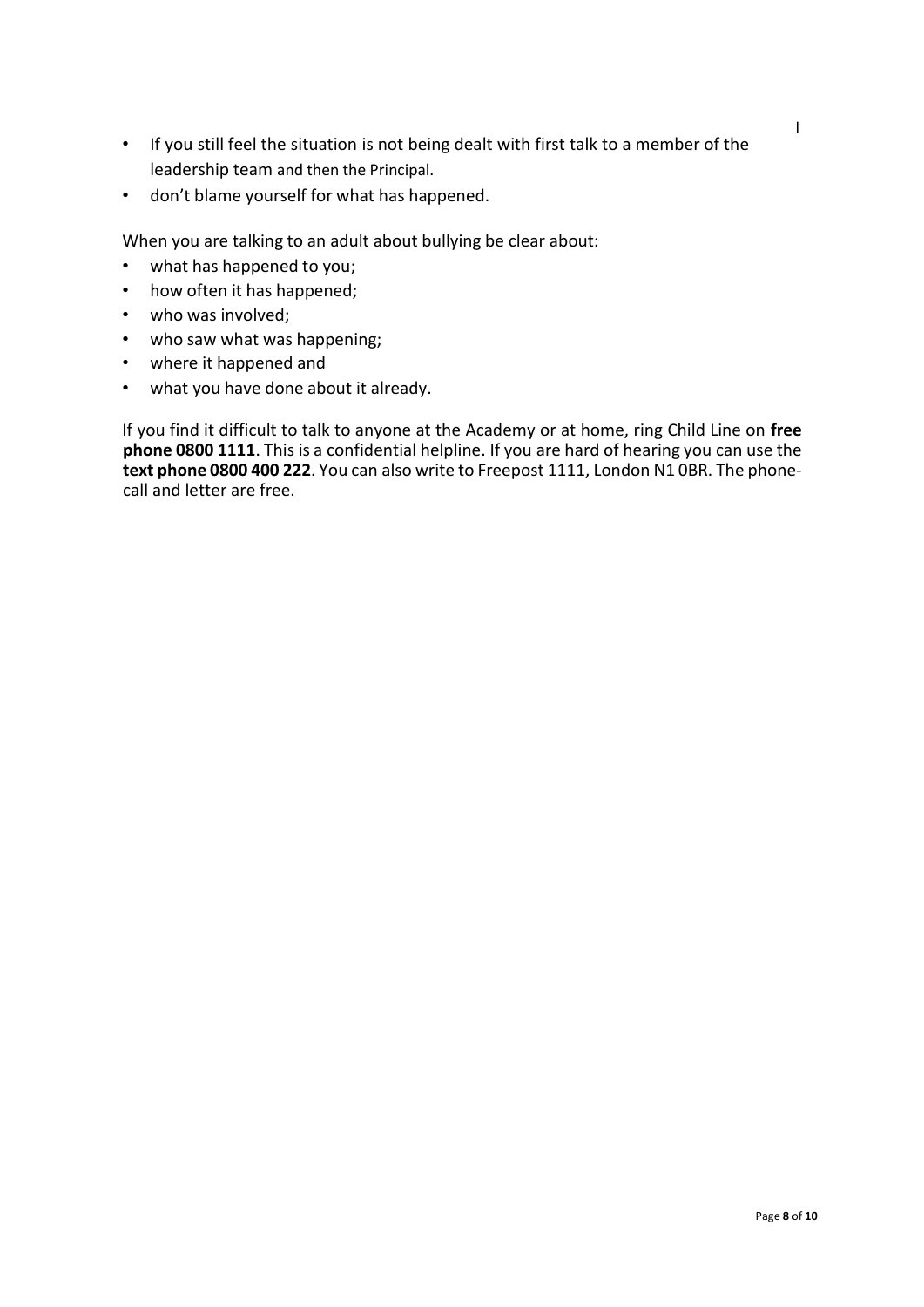# **Anti-Bullying - Information for Staff**

## **What is it bullying?**

Bullying is if individuals or groups are:

- calling them names
- threatening them
- pressuring them to give someone money or possessions
- hitting them
- damaging their possessions
- spreading rumours about an individual or their family
- using text, email or websites and appsto write or say hurtful things (cyber bullying).

It is also bullying if someone feels hurt because of things said about ethnic background, religious faith, gender, sexuality, disability, special educational needs, appearance or issues in their family.

## **The Academy will not tolerate bullying.**

This is what we do about bullying:

• make sure that the person being bullied is safe  $\cdot$  work to stop the bullying happening again and  $\cdot$  provide support to the person being bullied.

#### **What should I do if I see bullying taking place?**

- make sure the child being bullied feels safe
- Challenge the bullying behaviour
- Inform the students' Community Leader or Leader of Learning immediately